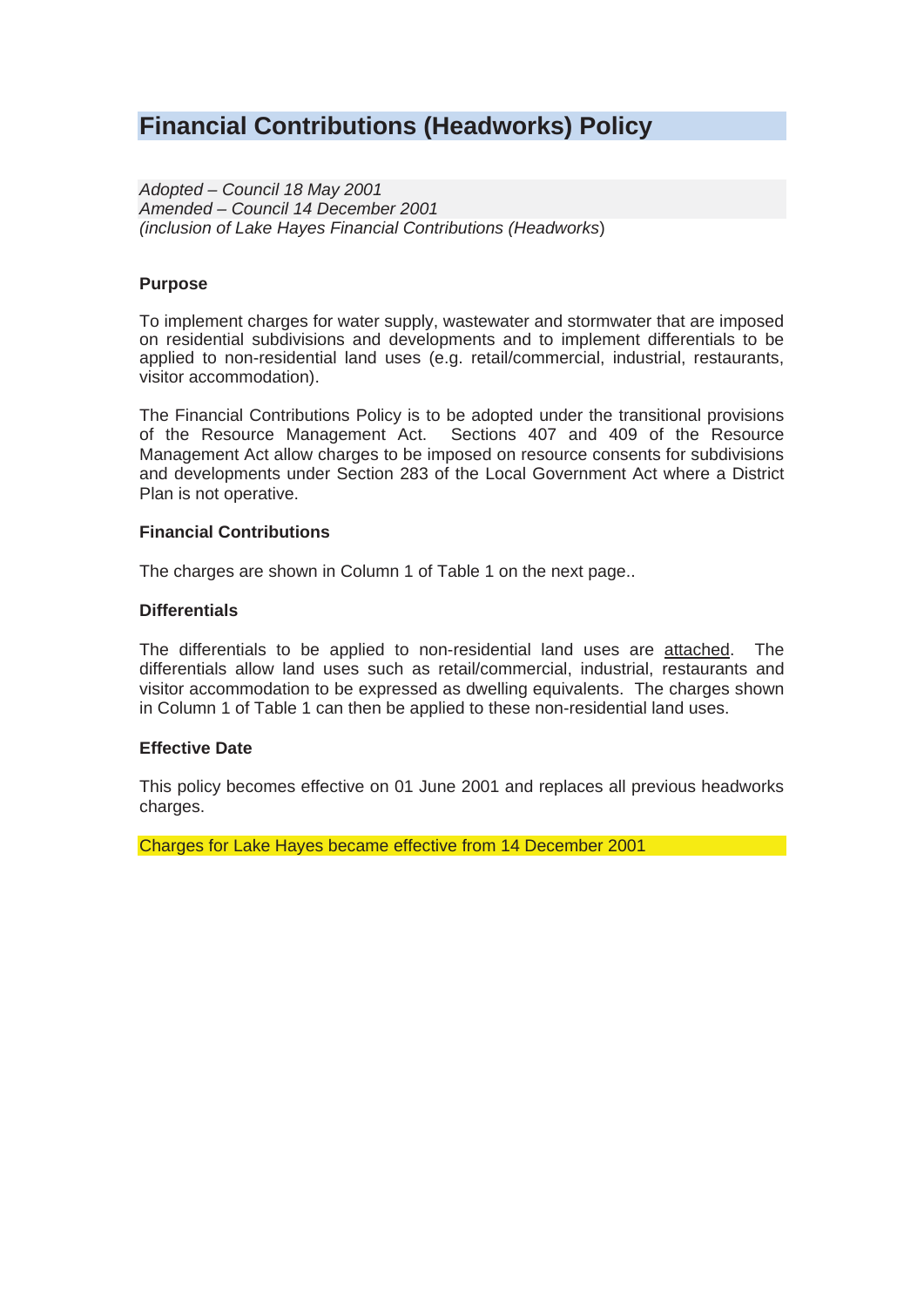**Table 1 – Summary Of Water Supply, Wastewater And Stormwater Charges** 

| συμιναισιιι                      |                       |
|----------------------------------|-----------------------|
| <b>Contributing Area</b>         | <b>Column 1</b>       |
|                                  | <b>Current Charge</b> |
|                                  | (inc GST)             |
| Queenstown                       | \$1,255               |
| Arrowtown                        | \$3,275               |
| Glenorchy                        | \$2,720               |
| Lake Hayes                       | Still to be Set       |
| Arthurs Point - east of Shotover | \$2225*               |
| River                            |                       |
| Arthurs Point - west of Shotover | No change             |
| River                            |                       |
| Quail Rise / Tuckers Beach /     | \$1,895               |
| Glenda Dr.                       |                       |
| Wanaka                           | \$1,960               |
| Hawea                            | \$2,575               |
| <b>Albert Town</b>               | \$2,285               |
| Luggate                          | \$3,685               |
| Anderson Road Rural Residential  | \$2,655*              |
| Zone                             |                       |
| <b>Lake Hayes</b>                | \$3,681.35            |

**Water Supply Financial Contributions – per residential property or dwelling equivalent**

# **Wastewater Financial Contributions – per residential property or dwelling equivalent**

| <b>Contributing Area</b>         | <b>Column 1</b>       |
|----------------------------------|-----------------------|
|                                  | <b>Current Charge</b> |
|                                  | (inc GST)             |
| Queenstown                       | \$1,850               |
| Arrowtown                        | \$2,510               |
| Glenorchy                        | <b>Not Available</b>  |
| Lake Hayes                       | Still to be Set       |
| Arthurs Point - east of Shotover | \$2,486               |
| River                            |                       |
| Arthurs Point - west of Shotover | No change             |
| <b>River</b>                     |                       |
| Quail Rise / Tuckers Beach       | \$1,425               |
| Wanaka                           | \$2,350               |
| Hawea                            | \$2,195               |
| <b>Albert Town</b>               | \$2,120               |
| Lake Hayes                       | \$3,049.63            |